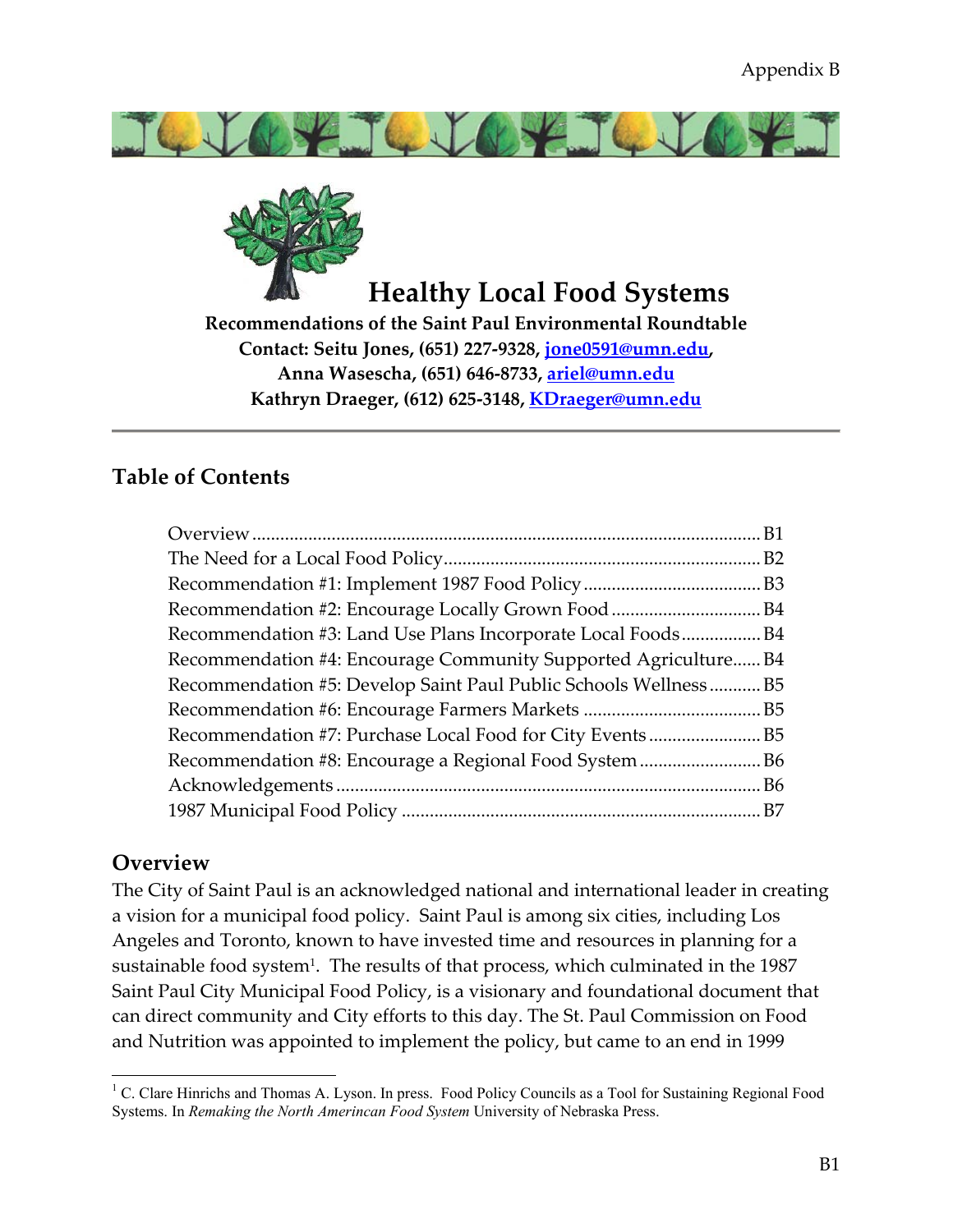without realizing the whole vision of the Food Policy. Since then there has been no organized municipal attention to food policy in the City, until now…

The Saint Paul Municipal Food Policy is a seminal policy document that provides a firm foundation for environmental protection, public policy, community health, and economic diversity. Another foundation of local foods efforts in Saint Paul is the vital and active network of community gardeners. This policy, however, is much larger than community gardening. It touches on many of the critical issues that challenge our food system today.

The original comprehensiveness of the Saint Paul Municipal Food Policy is a real tribute to the forward thinking vision of the community and the City Council. As part of our work on the Environmental Roundtable, we organized our "healthy food systems" discussion around the 1987 Saint Paul Municipal Food Policy.

## **The Need for a Local Food Policy**

The City of Saint Paul regulates many basic needs, such as safety, water, transportation, and housing, but the city has initiated very few food system planning efforts. The City and Ramsey County have several policies that affect food quality and food safety, but very few that affect food production, distribution, and consumption. Understanding all local policies can help community food security advocates be more effective, whether they seek to influence local policy directly or to manage projects affected by those policies. A municipal food policy can insure that all residents of Saint Paul will have access to safe, affordable and nutritious food.

Here are some of the reasons why we need to revive the St. Paul Municipal Food Policy:

Obesity: As a nation, and certainly in St. Paul, Minnesota, we face a looming obesity crisis. Medical experts agree that obesity shortens the lifespan, increases health care costs and, with particular reference to children, has led to a sharp rise in childhood onset of diabetes. Obesity is approaching smoking as the top preventable cause of death in this country.

National Security: There is a likely prospect of major food-related crises in the next 20 years. Additionally, as developing countries exert greater influence in the global food market there will be increased competition for food resources, just at a time when developed countries experience a decline in farmland and in the number of farmers.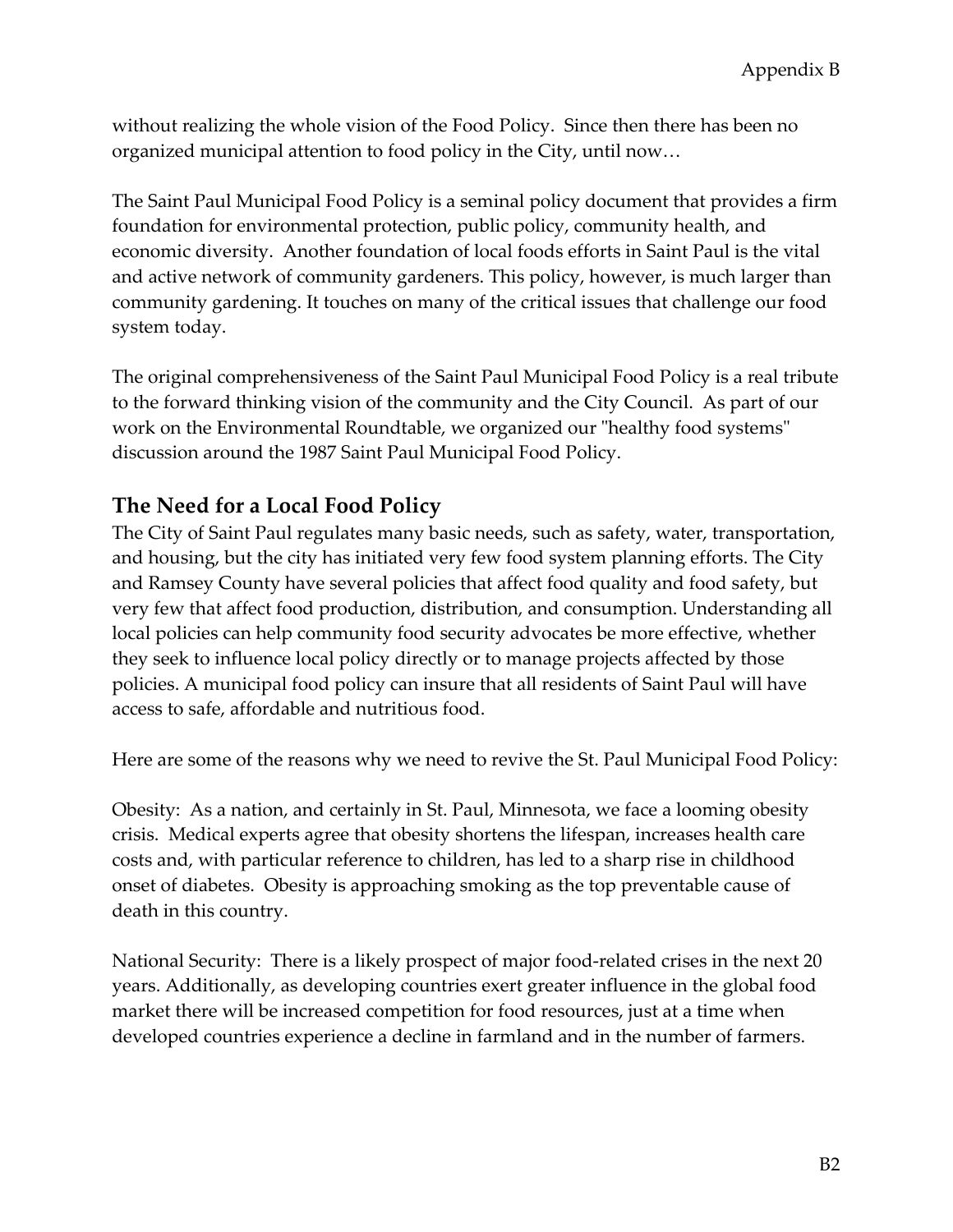Economic Development: The St. Paul Municipal Food Policy envisioned support for the creation of local businesses that facilitate the production, processing and distribution of food. A food policy can positively influence the development of small-scale, neighborhood-based food production, processing and marketing businesses and can work at the grassroots level to include food related businesses in small area development plans.

Environmental benefit: A food policy for the City of Saint Paul can encourage citizens to grow food in their own yards or collectively on public land as catalyst for beautifying neighborhoods and public open space. By diversifying the plant stock in the City, gardens significantly improve habitat for birds, pollinators and other insects. In addition, gardens are more efficient in absorbing rainfall than turf providing better management of rainwater.

Finally, increasing local food production and consumption decreases reliance on polluting transportation systems that daily stock the Cityʹs restaurants and grocery stores. The Leopold Center for Sustainable Agriculture calculated the average miles that food travelled from point of production to consumer—1,400 miles. Local production of fruits and vegetables, which consist largely of water, are an important component to reducing the amount of petro-chemicals used in the food system.

# **RECOMMENDATIONS TO ACHIEVE HEALTHY LOCAL FOOD SYSTEMS**

## **Recommendation #1: Implement 1987 Food Policy**

**We recommend that the City of Saint Paul** commit to implementing the previously approved 1987 Municipal Food Policy. We propose that Sustainable Saint Paul be charged to convene a diverse group of stakeholders to update the food policy in order to assist the City, in coordination with interested nonprofit and community groups, to evaluate the policyʹs merits and overcome the barriers to its implementation. *The 1987 Saint Paul Municipal Food Policy is attached to these recommendations.* 

**Sustainable Saint Paul and the local foods stakeholders group should conduct a food assessment of Saint Paul to determine baseline information, areas of growth and provide an evaluation tools to develop a comprehensive plan.**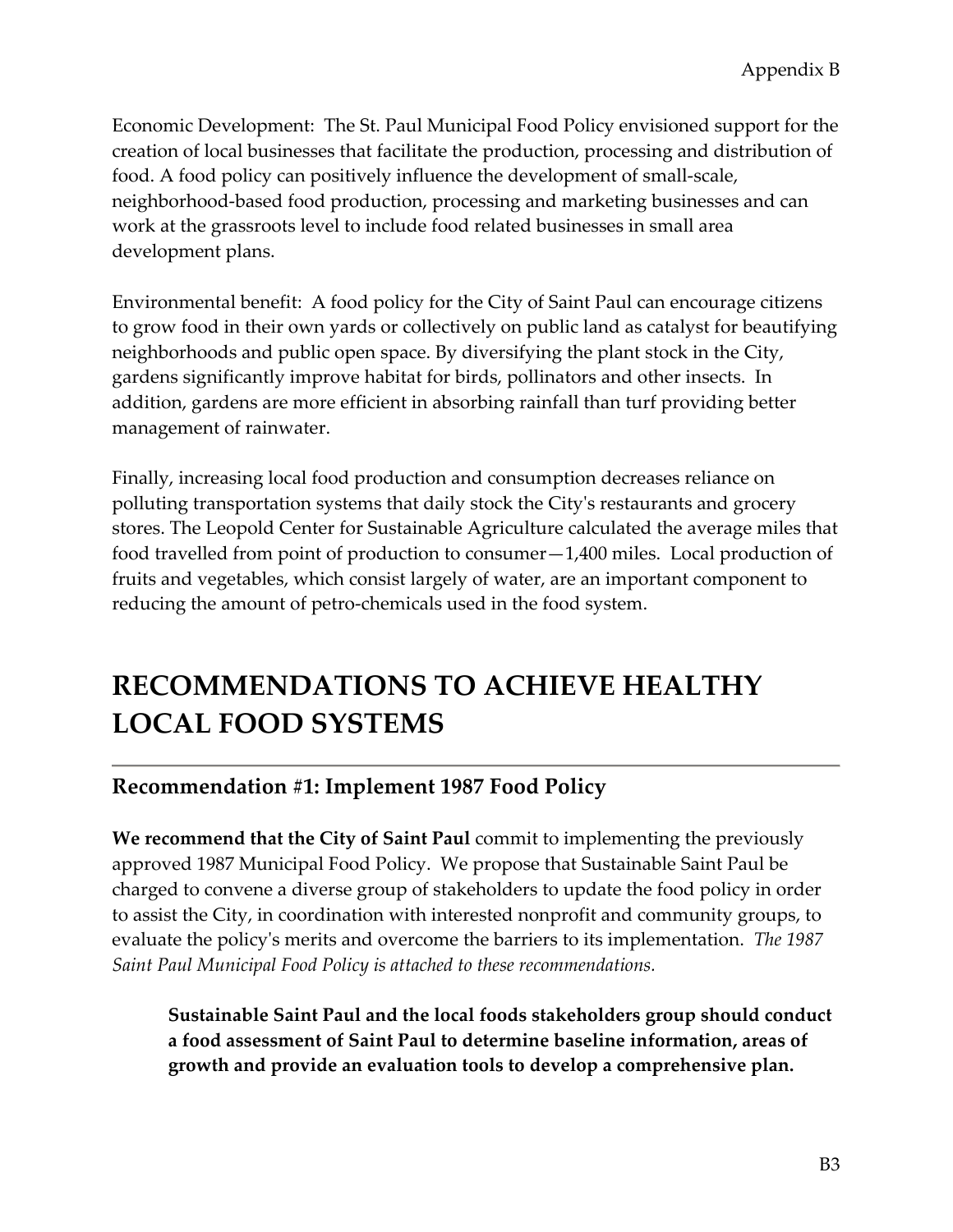This study should create a baseline of food issues, such as hunger, nutrition, fast food consumption, organic food consumption, food related illness, culturally specific food consumption, economic development, community and backyard gardening, locally grown food, farmersʹ markets, race, transportation and environmental degradation.

## **Recommendation #2: Encourage Locally Grown Food**

**Through the food policy, the City should encourage the production of locally grown food** not only for the health and nutritional benefits, but also because it will help the city meet its CO2 reduction goals, by reducing the distance our food travels from point of production to consumers.

## **Recommendation #3: Land Use Plans Incorporate Local Foods**

- The City ensures the availability of Community Garden Space and works to make more community garden space available
- Identify community gardening space in all 17 planning Districts.
- Affordable housing developments are required to include space for community gardens and existing affordable housing units encouraged to allow community gardens.
- The City tree planting program should include offerings of fruit trees, particularly for school properties

## **Recommendation #4: Encourage Community Supported Agriculture**

## **We recommend that the City of St. Paul encourage the development of cooperative Community Supported Agriculture (CSA)**

• Facilitate CSAs for City employees. Such an arrangement could be an economical way by which the City enlivens its work environment by having weekly deliveries of healthy, locally grown, organic food delivered to its employees at their place of work. This would also strengthen the local foods system by significantly increasing the number of CSA shares sold and thus the amount of local, organic food produced. It could also enhance the economics of CSA by having multiple shares delivered to a reduced number of sites.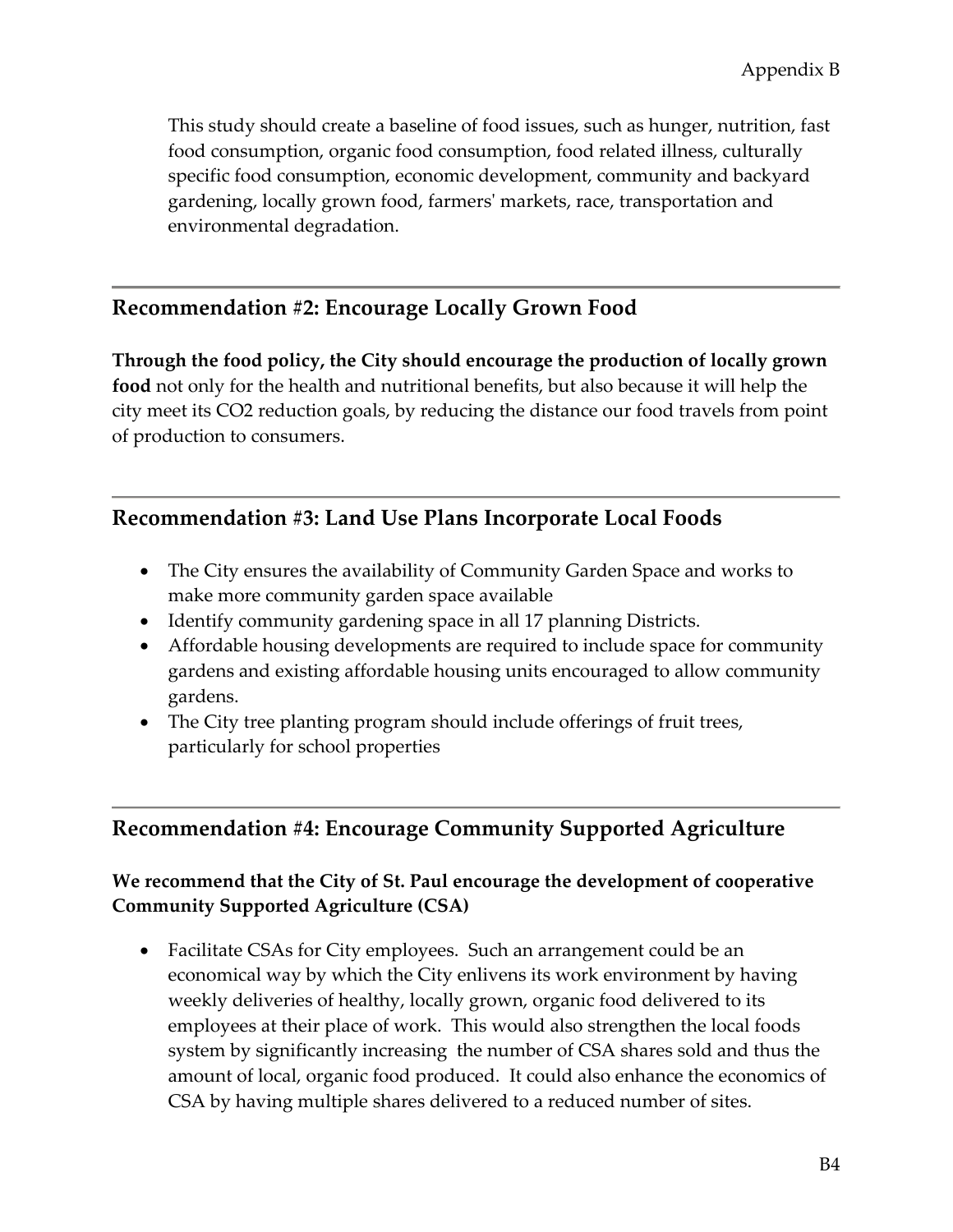## **Recommendation #5: Develop Saint Paul Public Schools Wellness**

### **We recommend that the City of St. Paul and the Ramsey County Board encourage and support the development of the St. Paul Public Schools Wellness policies.**

- While the St. Paul Mayor and City Council have little control over what happens in the schools, they can provide city staff and equipment to facilitate the creation and maintenance of gardens, a low interest revolving loan fund to implement projects that get local, healthy foods into the school system.
- Sustainable St. Paul could recommend and perhaps financially support the use of the UMN Extension's Wellness Policy Resources for Schools as a tool to achieve greater nutrition and local foods in the St. Paul School District.

## **Recommendation #6: Encourage Farmers Markets**

**We recommended that the City, where possible, encourage farmers markets.** Buying fresh food from local farmers markets supports family farms and circulates money within the community. Organic production should be encouraged, if possible, since crops are grown with little or no artificial pesticides or fertilizers.

• City properties, such as recreation centers and public housing facilities are available for farmers markets

## **Recommendation #7: Purchase Local Food for City Events**

**We recommend that the City purchase local foods for their events, vending and food services**. City staff will request local foods from food vendors and distributors. Many large Twin Cities food distributors are now offering local foods for their accounts, the City need only ask for local products and they will be provided in lieu of foods transported over great distances.

• City staff compile a list of food distributors, restaurants, caterers, and vendors who can supply local foods to City events and venues. This list will be distributed widely and city employees encouraged to use these vendors.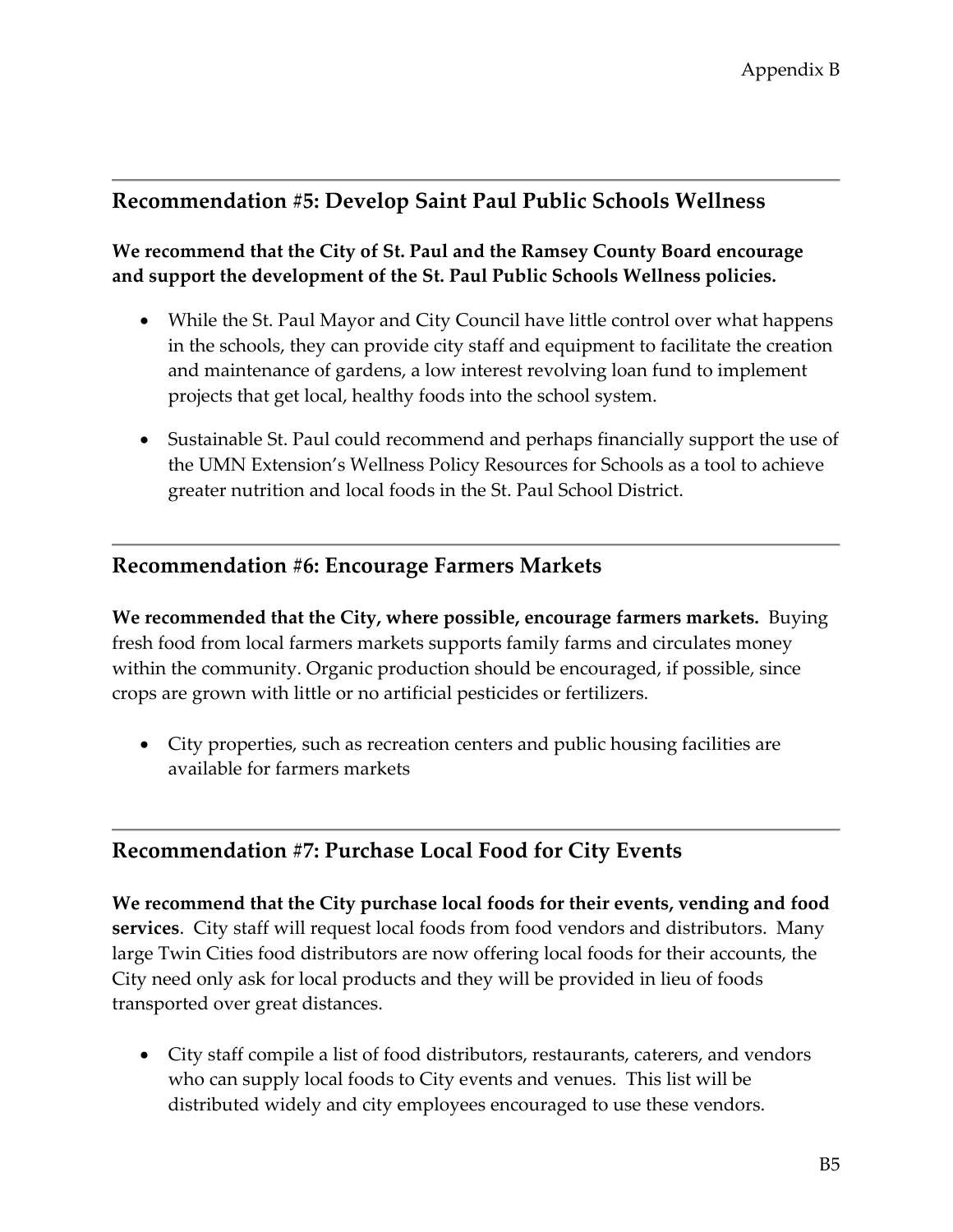- Festivals and events include healthy, local foods. Event permits, such as for the Taste of Minnesota, would require that healthy, local foods are provided along with the usual fare.
- City requests that food vendors and distributors procure locally grown items when available. The City should set a goal of providing 5% local foods in their City-sponsored venues.

## **Recommendation #8: Encourage a Regional Food System**

**City of Saint Paul should evaluate and disseminate their efforts in encouraging a regional sustainable and local food system.** As a leader in sustainability and local foods policy, the City of Saint Paul will document which policies were successful and what barriers were encountered. This will inform municipalities around the nation and internationally on how to effectively implement municipal food policies.

## **Acknowledgements**

These recommendations would not have been possible without the help of Helene Murray, Director, Minnesota Institute for Sustainable Agriculture. She put in many hours with us working on the food policy, attended all of the meetings, and helped with editing. She really went above and beyond.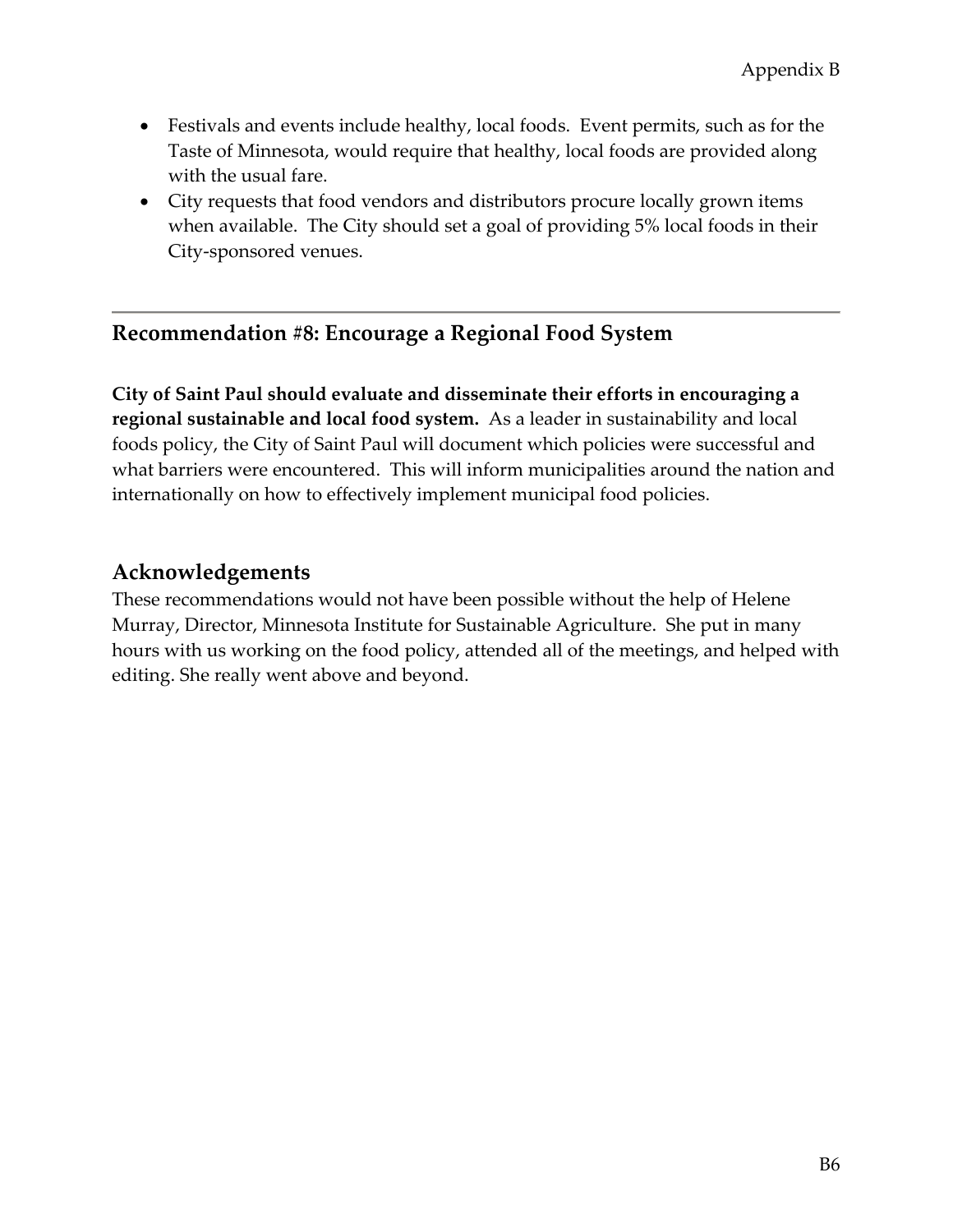## **1987 Municipal Food Policy**

## SAINT PAUL FOOD & NUTRITION COMMISSION

## MUNICIPAL FOOD POLICY

November 19, 1987

Room 365 City Hall Saint Paul, Minnesota (612) 298-4323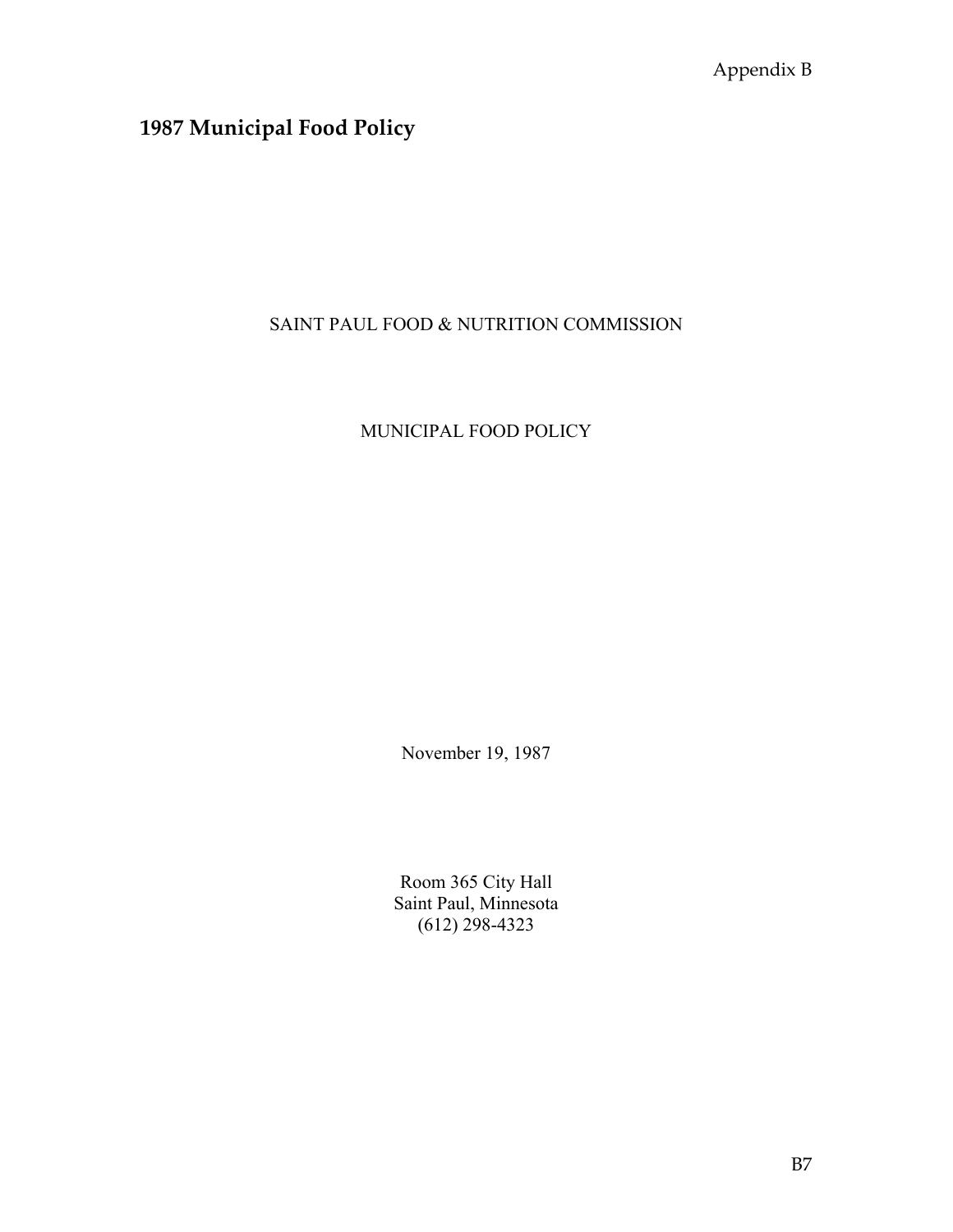## Appendix B

## SAINT PAUL MUNICIPAL FOOD POLICY

## TABLE OF CONTENTS

| Food and Nutrition Commission |  |
|-------------------------------|--|
|                               |  |
|                               |  |
|                               |  |
|                               |  |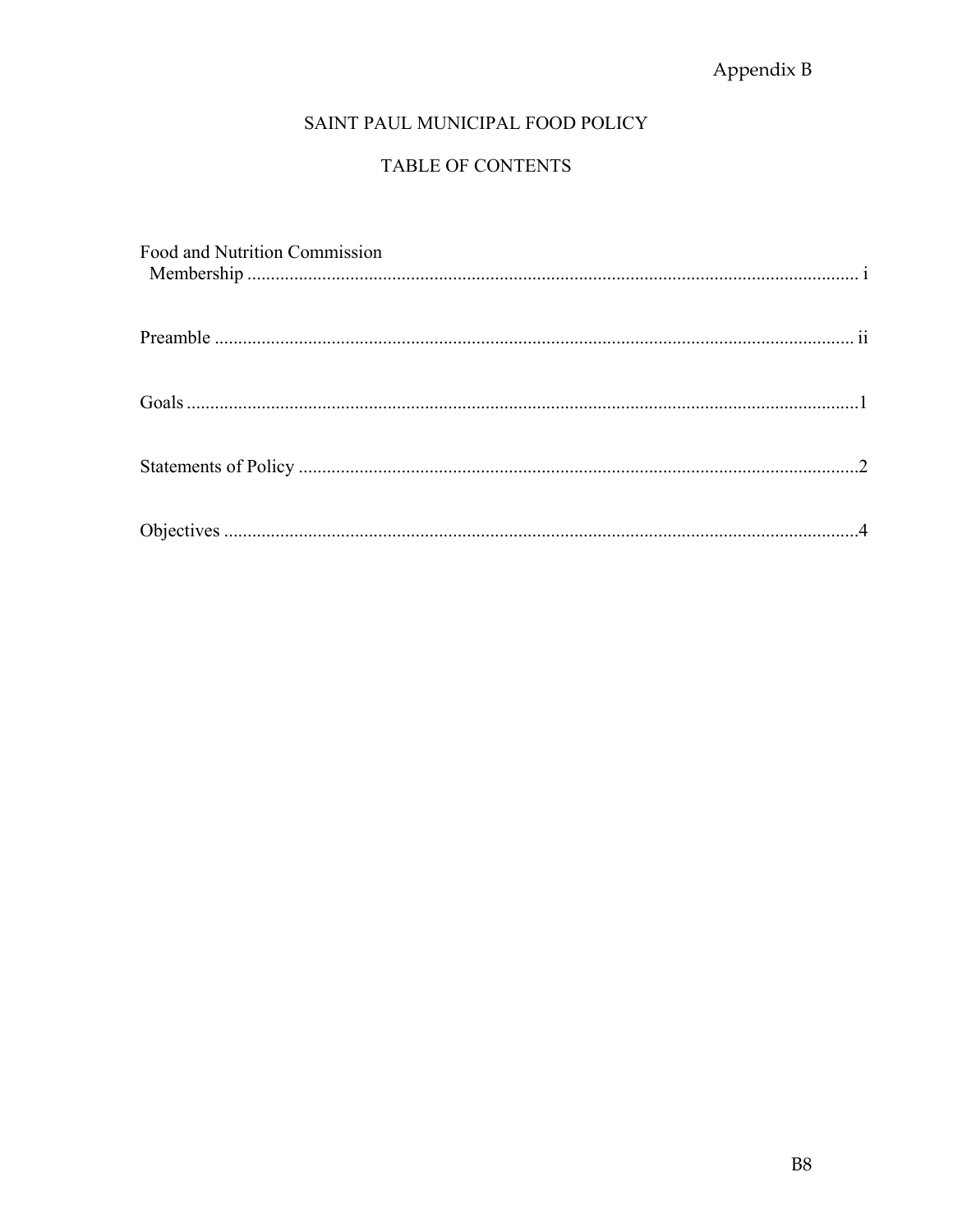## CITY OF SAINT PAUL

## FOOD AND NUTRITION COMMISSION

Jim Scheibel, Chairperson City Councilmember

Katheryn M. Anderson

Jim Blaha

Sherman Eagles

John Flory

Richard Goebel

V. Beate Krinke

Shova Vang

Robert E. Wilson

**Consultants** 

Minnesota Food Association

Margo Stark

Ken Taylor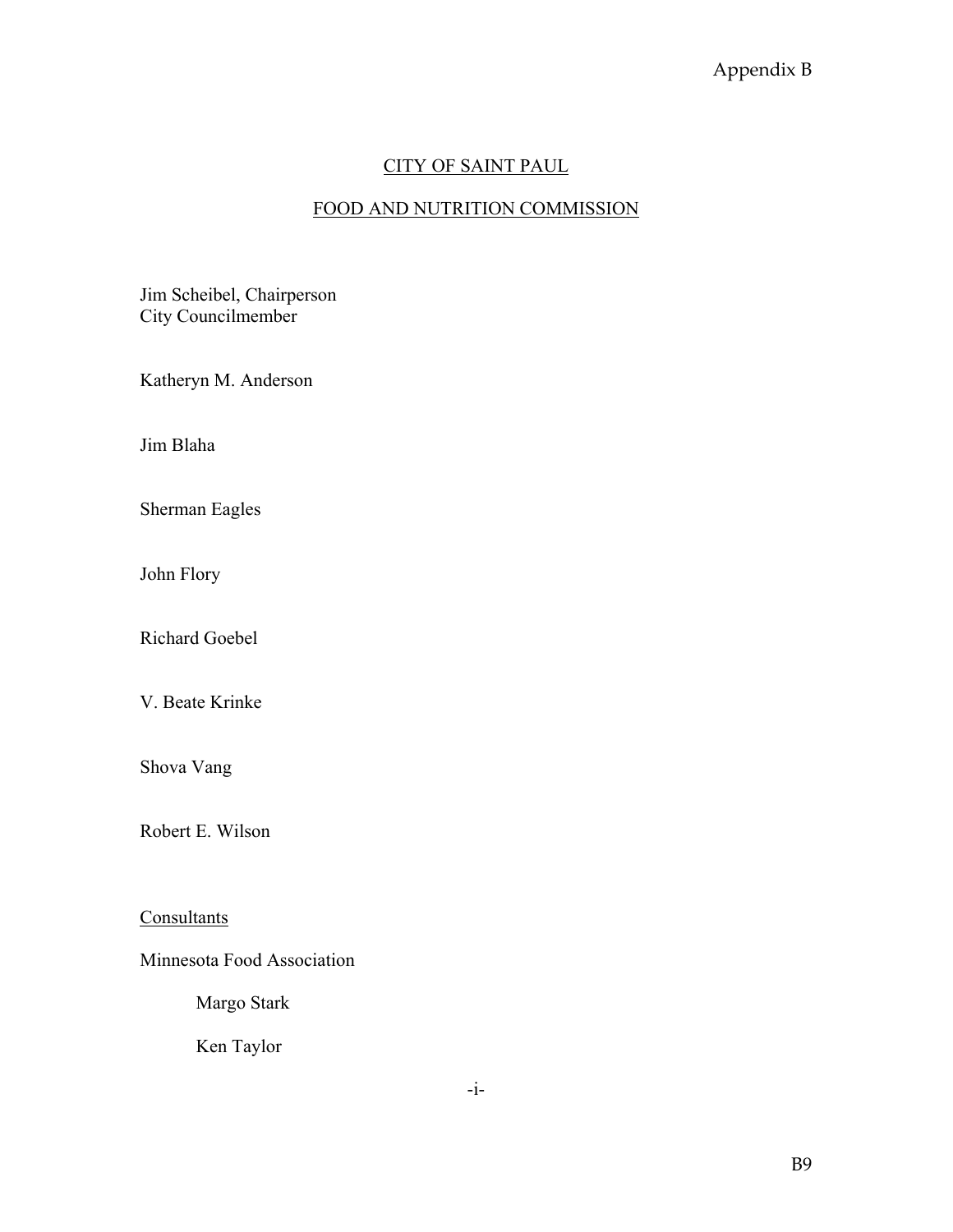#### PREAMBLE

People, regardless of where they live, have certain basic needs—the need for shelter, for food, for health and for a sense of security. In the democratic community, these values are expressed as rights or entitlements accorded its citizens and deemed to be in the best interests of the total community.

Values are made real in the life of the community through the development of policies, the enactment of implementing laws and the adoption of practices which reflect those values. (Systems for fire and police protection are the most familiar of these arrangements.)

Most major cities have not taken responsibility for the development of policies addressing the basic need for food of their citizenry. The post World War II changes in the system which brings food to our table insulated the consciousness of urban leaders and citizens alike. The ongoing availability of safe, nutritious and affordable food was assumed.

This is no longer the case. The emergence of persistent hunger as an urban issue, expanding awareness of the connections between diet and disease, between agricultural production practices and the contamination of food products found on the grocer's shelves and the retreat of the Federal government from its role in the food policy-making process, are all factors contributing to a growing concern among urban dwellers for the security and fairness of their food system.

The Saint Paul Municipal Food Policy is an attempt by government leaders and citizen interests to provide a framework within which the City can take action to address the range of food policy and program issues identified during the life of the Food and Nutrition Commission. This policy is, in the final analysis,

- o a statement of values,
- o a declaration of responsibility,
- o a call for action.

The primary value statement is that food, as a basic need for survival of the human community, is a right and a responsibility of the citizens of this City; the City declares that it will assume the responsibility to provide the leadership and direction required to give life to this value, and it proposes to establish the cooperative framework within which the City, as a government entity and as a community of people can take action to achieve the policy objectives set forth in this document.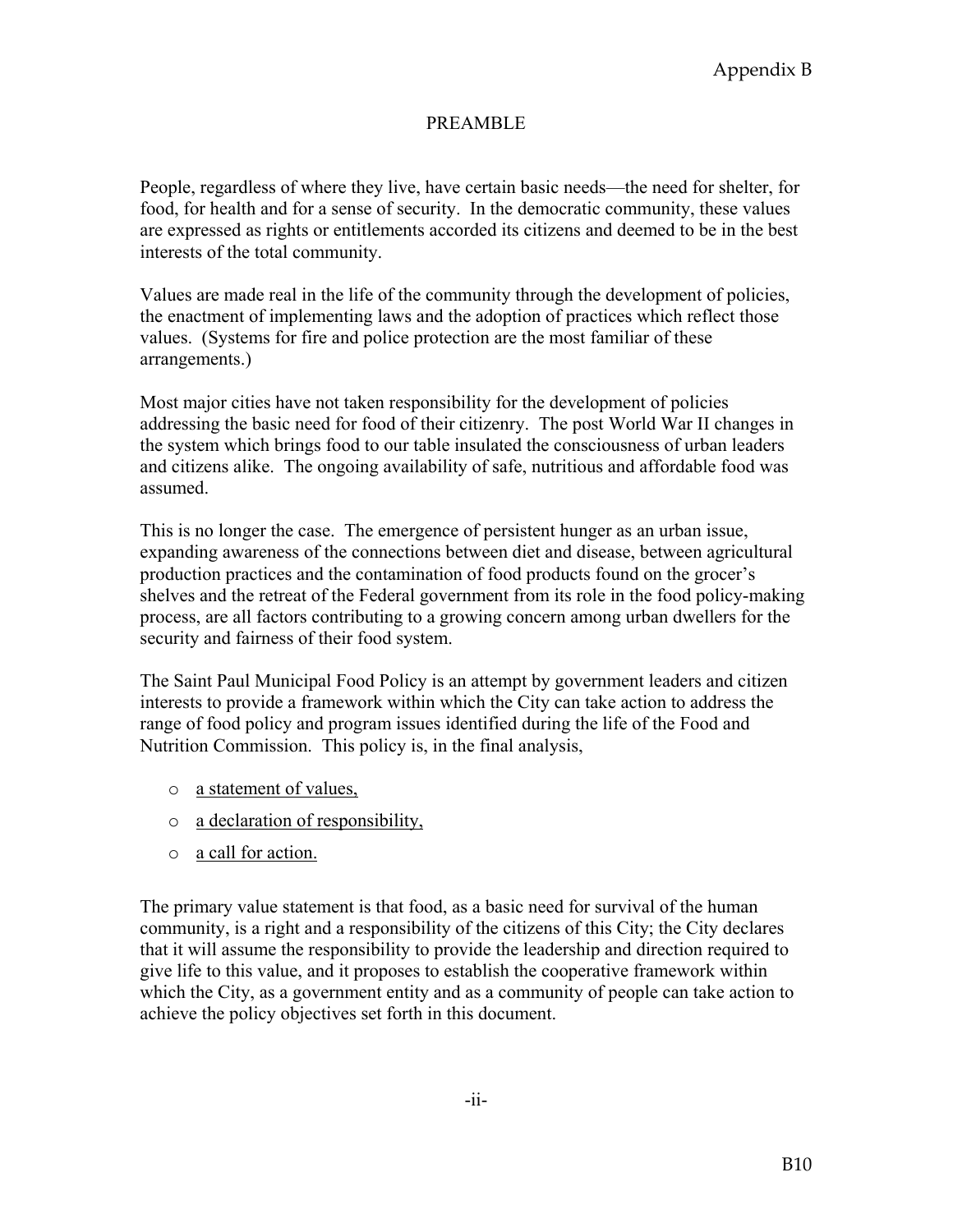## Appendix B

#### SAINT PAUL MUNICIPAL FOOD POLICY

#### GOALS

1) Assure that all Saint Paul citizens have access to safe, affordable and nutritious food.

2) Protect and strengthen the region's capacity to supply safe, nutritious and affordable food to Saint Paul citizens.

3) Assure that the Saint Paul Municipal Food Policy is implemented upon its adoption by the City Council and that it is periodically reviewed and updated as appropriate.

1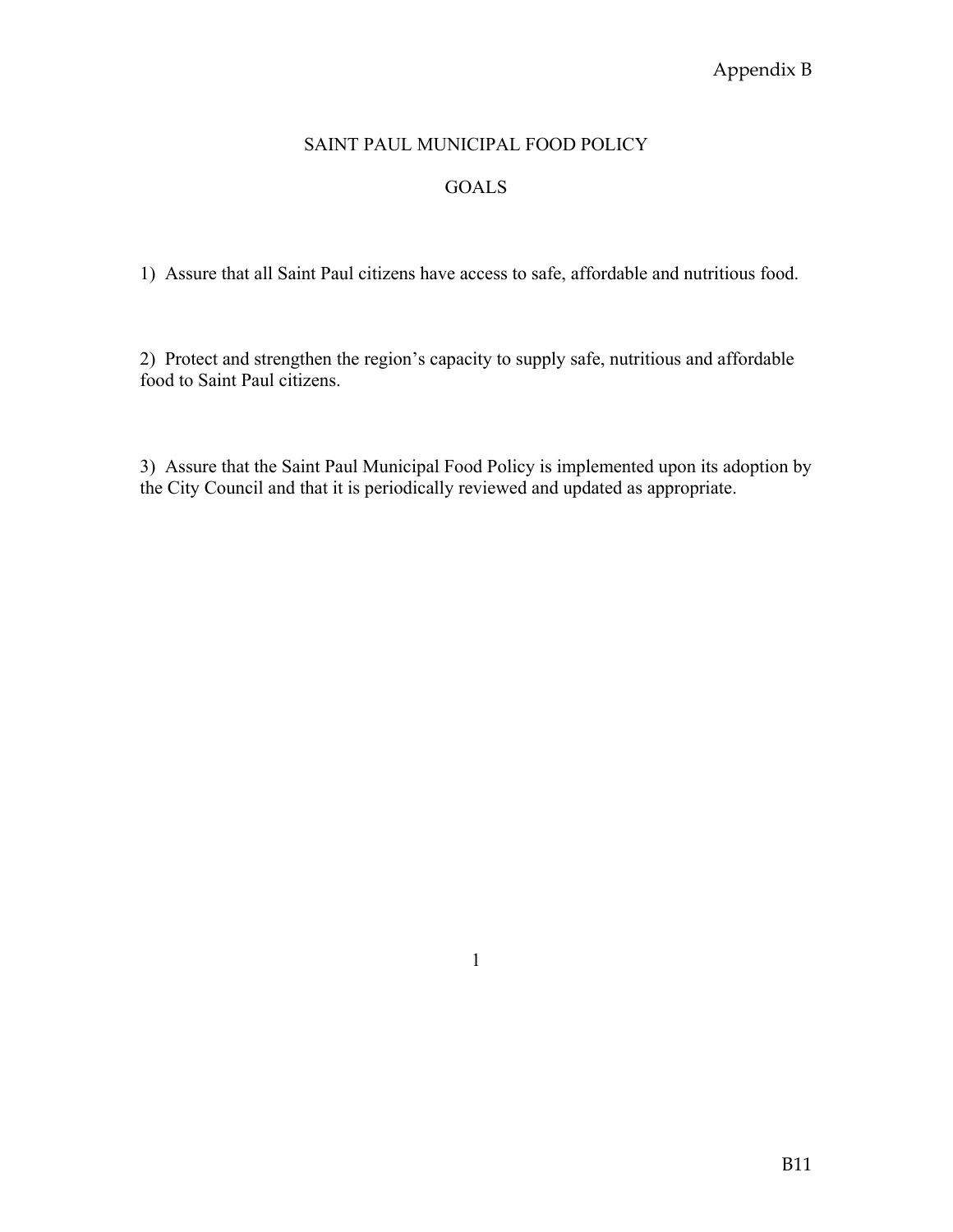#### STATEMENTS OF POLICY

#### GOAL 1:

Assure that all Saint Paul citizens have access to safe, affordable, and nutritious food.

#### I. ISSUE: GEOGRAPHIC ACCESS TO FOOD

It is the policy of the City of Saint Paul to assure that all of its citizens, regardless of where they live in the City, their income, physical disability, or ownership of private transportation, have to food outlets offering competitively priced, nutritious foods.

#### II. ISSUE: ECONOMIC ACCESS & FOOD AFFORDABILITY

It is the policy of the City of Saint Paul to assure that all of its citizens have their basic nutritional needs met without persistent dependence on the emergency food system.

#### III. ISSUE: FOOD SAFETY

It is the policy of the City of Saint Paul to eliminate the exposure of its citizens to hazardous substances and to substantially reduce its citizens' exposure to potentially hazardous substances employed in the production, processing and preservation of food.

#### IV. NUTRITION & HEALTH

It is the policy of the City of Saint Paul to promote and support the dietary recommendations made in "Healthy By Choice, the Minnesota Plan for Nutrition and Health" to raise awareness, increase knowledge, and improve overall food choices made by its residents.

#### V. ISSUE: COOPERATION

It is the policy of the City of Saint Paul to work cooperatively with its citizens, voluntary associations, regional farmers, the private food business sector, county and regional governments and government units concerned with the local resource base to realize the objectives of the City's food policy.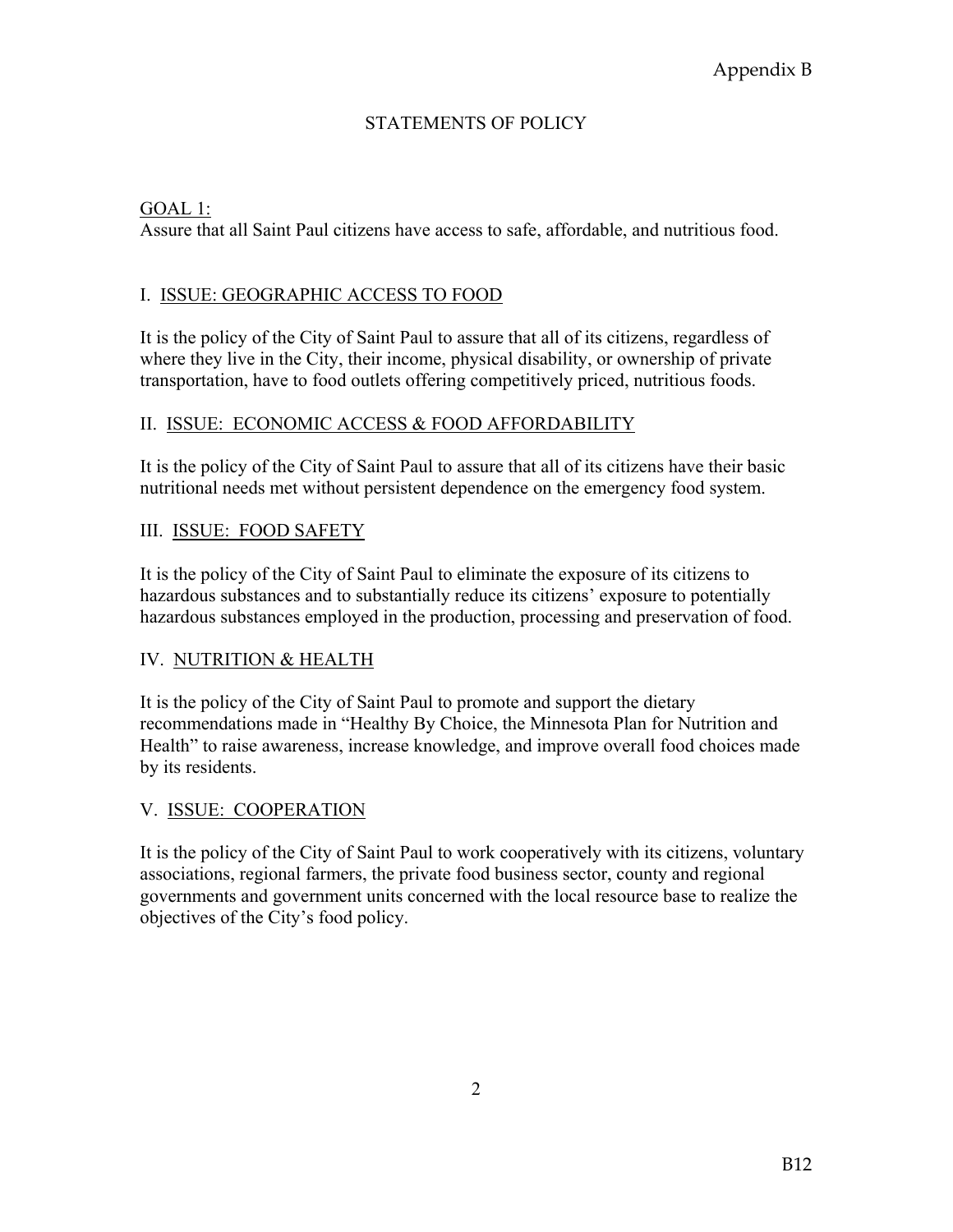#### GOAL 2:

Protect and strengthen the region's capacity to supply safe, nutritious and affordable food to St. Paul citizens.

## I. ISSUE: RESOURCES FOR FOOD PRODUCTION

It is the policy of the City of Saint Paul to pursue and support development policies that protect and enhance the capacity of St. Paul citizens to produce a portion of their own food supply, and of regional farmers to produce food for consumption in the City.

#### II. ISSUE: ENVIRONMENTAL & CITIZEN PROTECTION IN THE PRODUCTION OF LOCAL FOODS

It is the policy of the City of Saint Paul to assure that the environment is not degraded, nor its citizens exposed to environmental hazards in the production or processing of local foods.

## III. ISSUE: MARKETING OF LOCALLY GROWN FOODS

It is the policy of the City of Saint Paul to pursue and support policies that maximize the percent of locally-grown foods in the City's food supply.

## IV. ISSUE: EDUCATION ON THE FOOD SYSTEM

It is the policy of the City of Saint Paul to assure that its citizens have access to information and educational programs about the system of production, processing and marketing that supplies food to the City.

## V. ISSUE: NEIGHBORHOOD DEVELOPMENT

It is the policy of the City of Saint Paul to include small-scale, neighborhood-based food production, processing and marketing businesses in its development plans.

## VI. ISSUE: COMPOSTING/RECYCLING

It is the policy of the City of Saint Paul to cooperate with its citizens and with regional farmers to maximize re-use of yard and food waste generated in the City, and to minimize the generation of non-recyclable materials by the City's food system.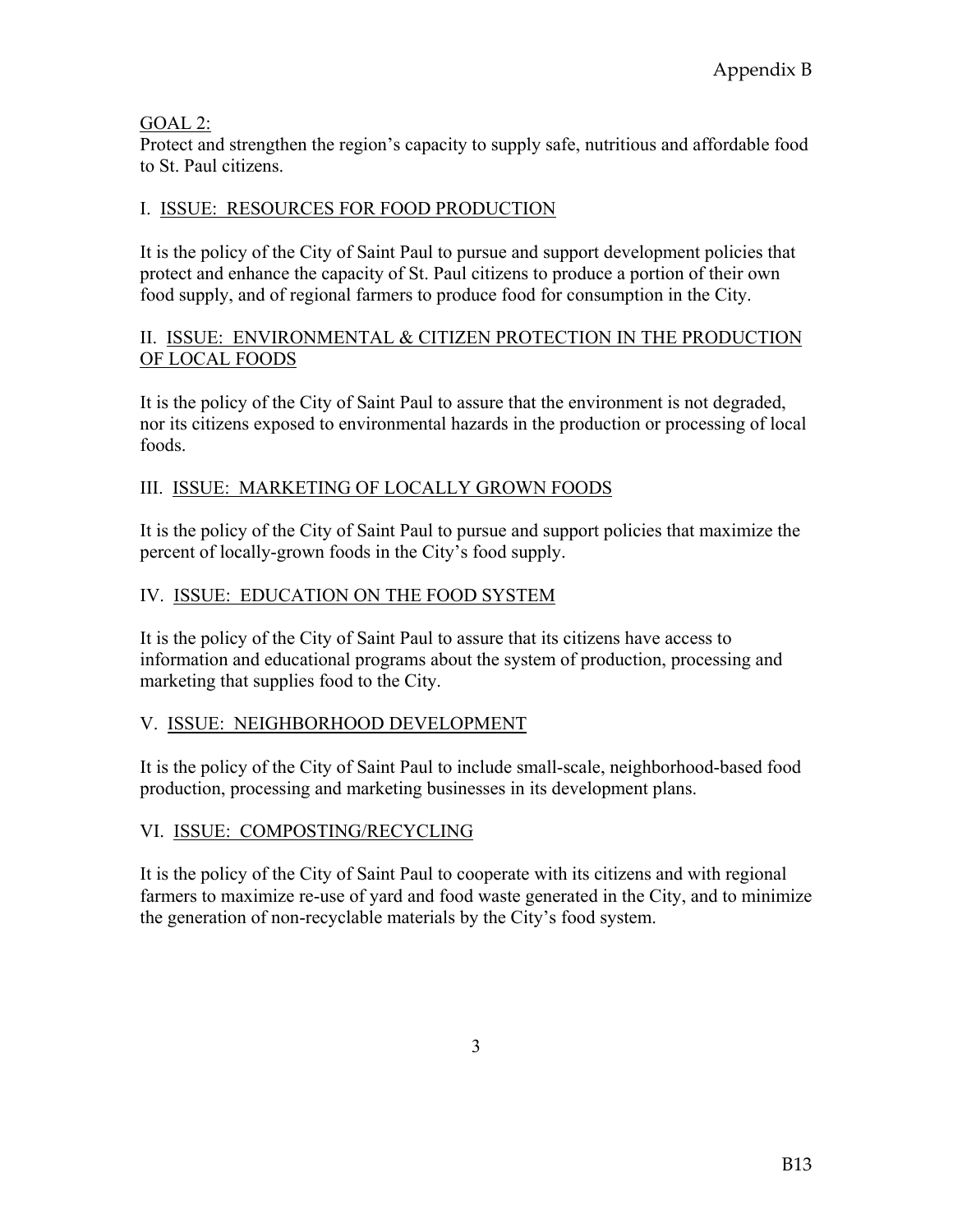## Appendix B

#### **OBJECTIVES**

#### GOAL 1

#### I. ISSUE: GEOGRAPHIC ACCESS TO FOOD

#### **OBJECTIVES**

A. Increase the accessibility of competitively priced full service grocery stores to low income and disabled St. Paul citizens who do not have such stores in their neighborhoods.

B. Increase the opportunities for lower income and disabled St. Paul citizens without access to private transportation to purchase groceries without leaving their homes.

#### II. ISSUE: ECONOMIC ACCESS & FOOD AFFORDABILITY

#### **OBJECTIVES**

A. Create a competitive climate among food retailers regarding their pricing of 'basic' food items.

B. Increase low income and limited mobility St. Paul citizens' access to direct or wholesale buying.

C. Reduce the number of St. Paul citizens routinely requiring emergency food assistance.

D. Create and support economic opportunities for low income City residents, enabling them to afford to pay for basic needs such as food, shelter and clothing.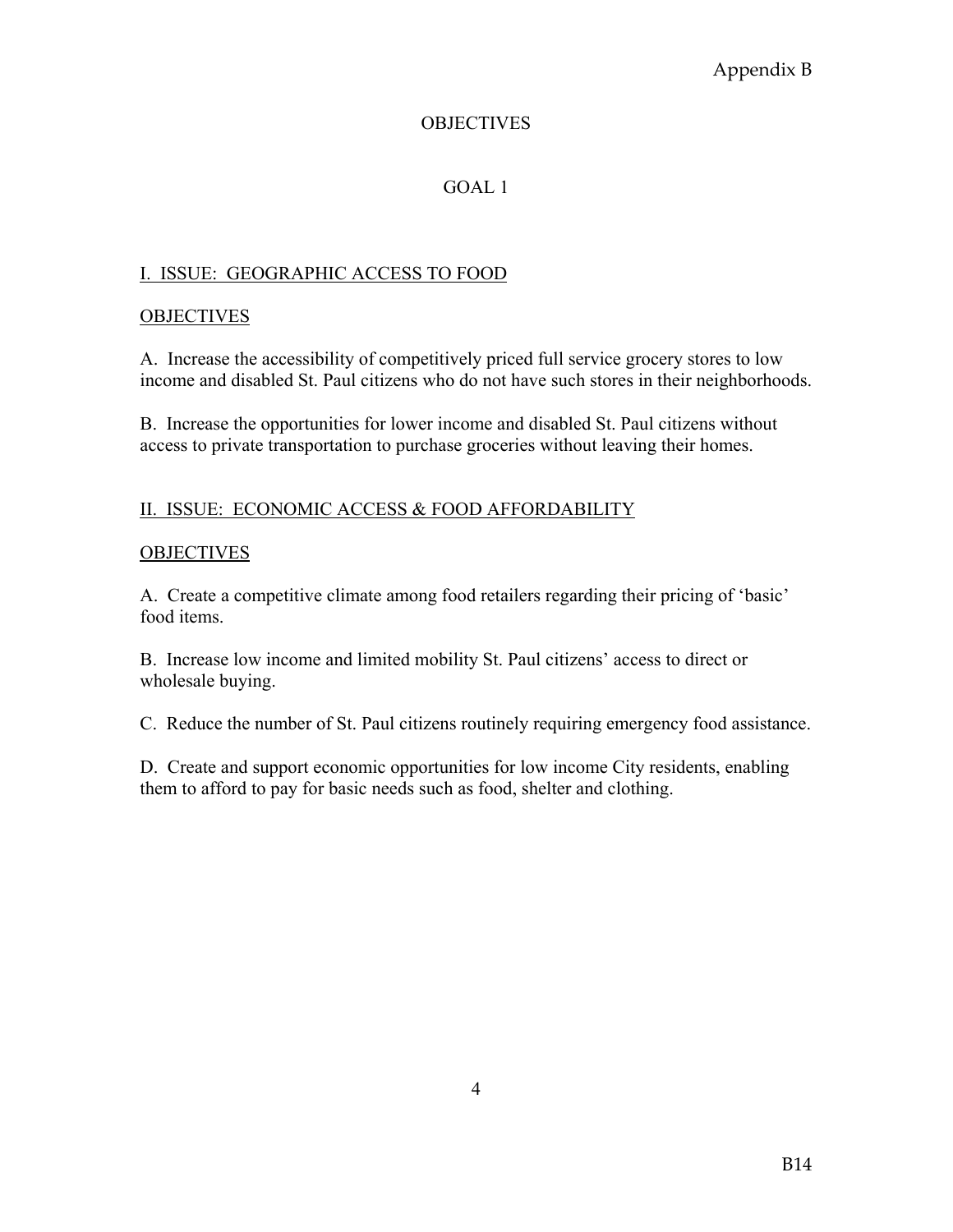#### III. ISSUE: FOOD SAFETY

#### **OBJECTIVES**

A. Increase the information available to consumers at point of sale regarding know and potentially harmful practices used in the production, processing and preservation of foods sold in the City.

B. Reduce the availability of foods sold throughout the City that have been exposed to known or potentially hazardous substances and processes.

C. Increase the availability of foods sold throughout the City that have not been exposed to known or potentially hazardous substances or processes.

D. Increase consumer awareness of known and potentially harmful practices used in the production, processing, preservation and handling of foods sold in the City.

#### IV. ISSUE: NUTRITION & HEALTH

#### **OBJECTIVES**

A. Improve the nutritional status of St. Paul citizens. Indicators of poor nutritional status include anemia, low birth weight and short stature among infants and children. By 1995, the following goals should be met: Reduce anemia among pregnant WIC (Women, Infants and Children Program) mothers by 40 percent; decrease low birth weights; and reduce short stature among infants and children entering nutrition program services from 13.8 percent to five percent (the normal percent found in the population at large).

B. Reduce the incidence and prevalence of disease related to diet among St. Paul citizens.

#### V. ISSUE: COOPERATION

#### **OBJECTIVE**

A. Provide incentives for individuals, organizations and institutions to take actions that contribute to realizing the goals of the City's food policy.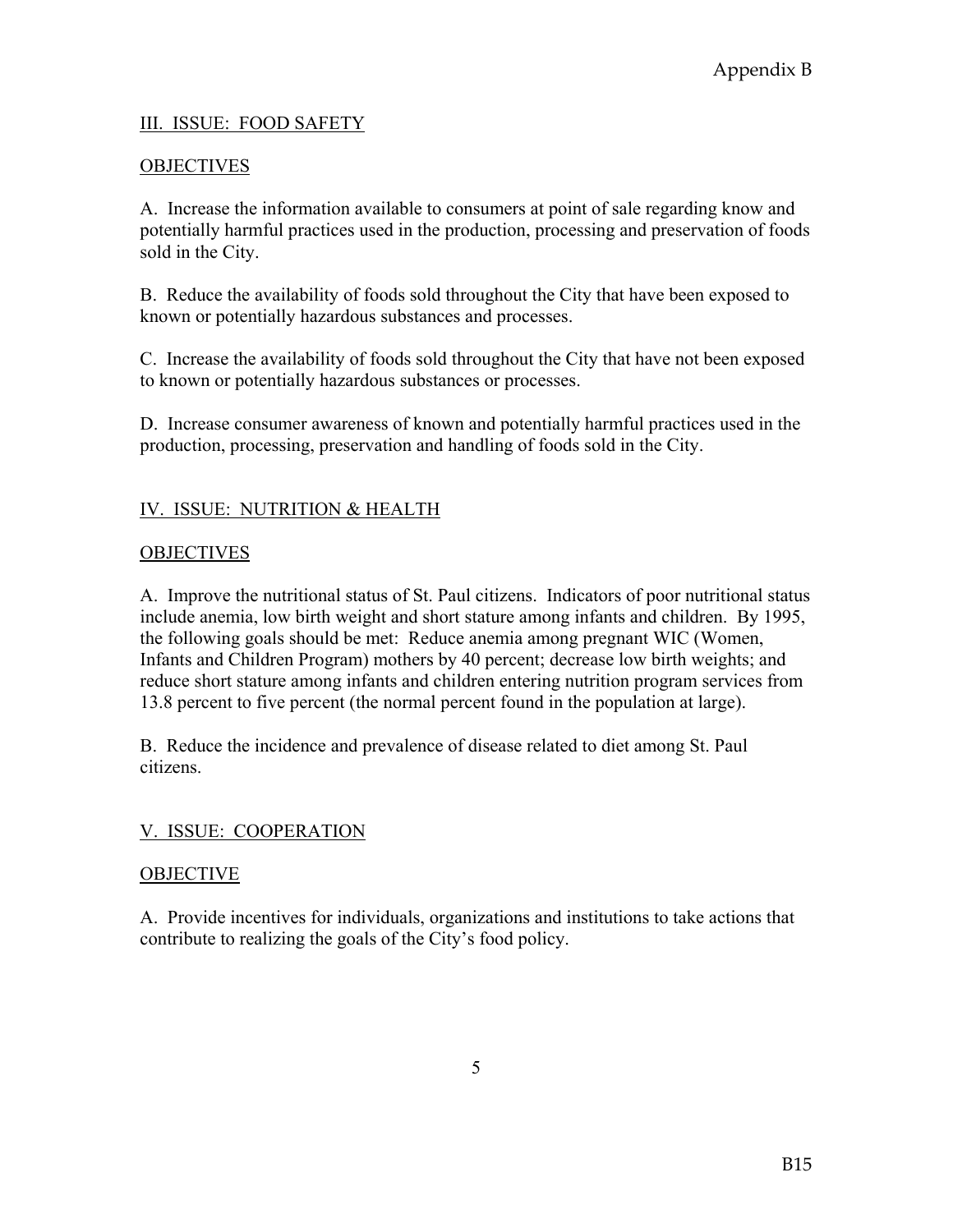#### GOAL 2

#### I. ISSUE: RESOURCES FOR FOOD PRODUCTION

#### **OBJECTIVES**

A. Provide neighborhood residents access to open space, water and light for purposes of raising food.

B. Encourage City residents to raise a portion of their own food supply.

C. Eliminate unnecessary legal barriers to City residents' raising plants and animals for food.

D. To enhance individuals' ability to provide their own food supply, increase the availability of appropriate equipment and knowledge regarding processing and storage of home-grown foods to citizens throughout the City.

E. Work with other appropriate public bodies to assure the continued availability of Metro area farmland for potential production of food consumed in the City.

#### II. ISSUE: ENVIRONMENTAL & CITIZEN PROTECTION IN THE PRODUCTION OF LOCAL FOODS

#### **OBJECTIVES**

A. Reduce soil loss from agricultural production methods to  $T^*$  (the rate at which soil is naturally replaced) in the Metropolitan Area by the year 2000.

B. Eliminate agricultural and lawn chemical pollution of surface and ground water in the City and in the Metropolitan Area.

C. Increase the research and information available to Metro Area farmers and food processors on production and processing techniques that minimize use of synthetic chemicals.

D. Increase the research and information available to St. Paul citizens on how to maintain healthy yards and gardens without use of synthetic chemicals.

E. Protect St. Paul citizens from exposure to synthetic lawn spray chemicals.

F. Eliminate the exposure of St. Paul citizens to toxic levels of lead in home and community gardening soil.